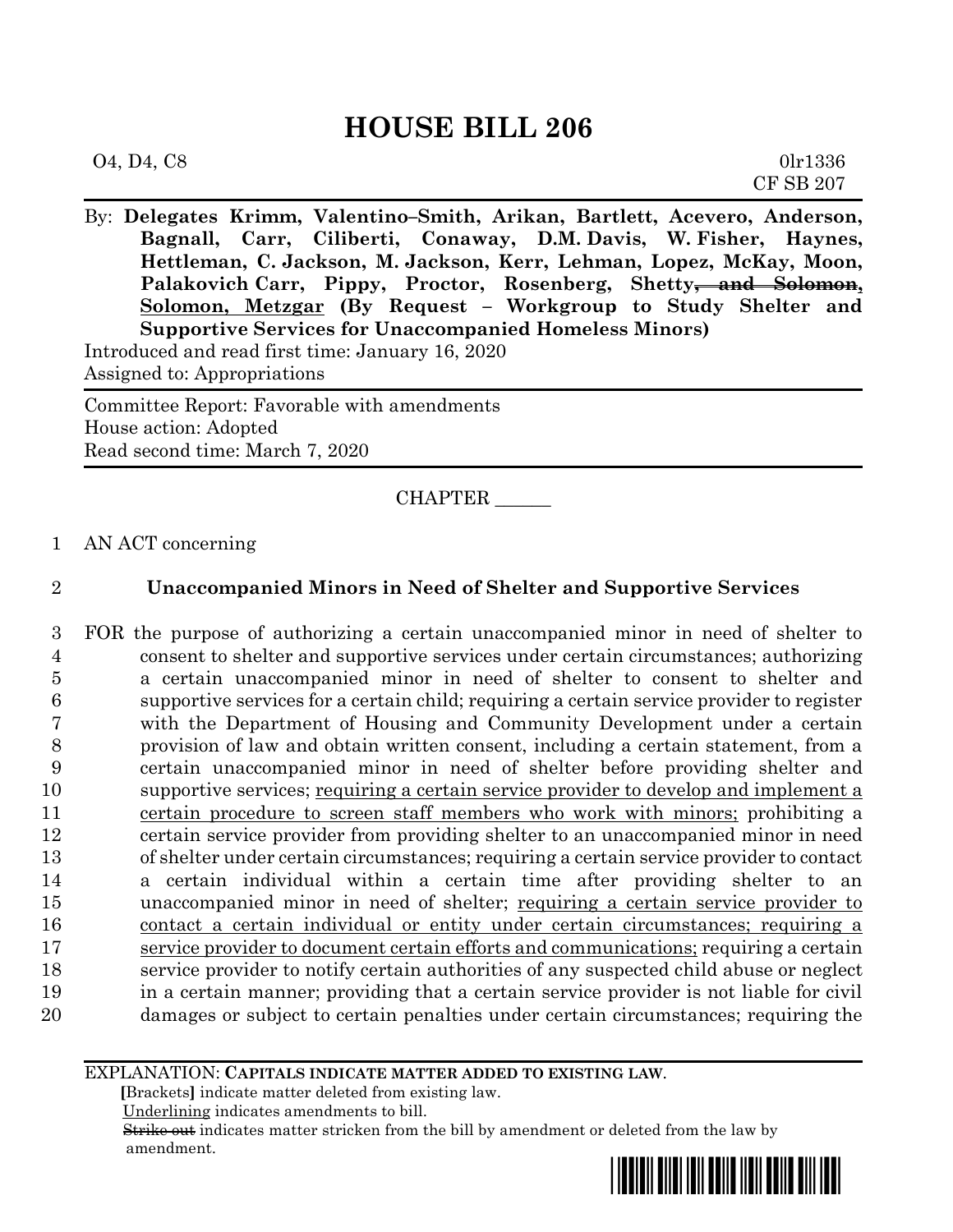#### **HOUSE BILL 206**

 Department to establish and maintain a certain registry and to adopt certain regulations; requiring a certain service provider, for a certain staff member, to apply to the Central Repository for a certain criminal history records check in a certain manner or to request a private agency to conduct a certain background check in a certain manner; providing that certain information obtained from the Central Repository is confidential, may not be redisseminated, and may be used only for certain purposes; authorizing a certain person to contest the contents of a certain statement or the findings of a certain private agency in a certain manner; defining certain terms; and generally relating to unaccompanied minors in need of shelter and supportive services. BY adding to

- Article Housing and Community Development Section 4–2701 through 4–2707 4–2708 to be under the new subtitle "Subtitle 27. Unaccompanied Minors in Need of Shelter and Supportive Services"
- Annotated Code of Maryland
- (2019 Replacement Volume and 2019 Supplement)

 SECTION 1. BE IT ENACTED BY THE GENERAL ASSEMBLY OF MARYLAND, That the Laws of Maryland read as follows:

**Article – Housing and Community Development**

## **SUBTITLE 27. UNACCOMPANIED MINORS IN NEED OF SHELTER AND SUPPORTIVE SERVICES.**

**4–2701.**

 **(A) IN THIS SUBTITLE THE FOLLOWING WORDS HAVE THE MEANINGS INDICATED.**

 **(B) (1) "SERVICE PROVIDER" MEANS A PUBLIC OR PRIVATE NONPROFIT ORGANIZATION THAT PROVIDES SHELTER AND SUPPORTIVE SERVICES TO UNACCOMPANIED MINORS IN NEED OF SHELTER.**

**(2) "SERVICE PROVIDER" INCLUDES A HOST HOME PROGRAM.**

 **(C) "SUPPORTIVE SERVICES" MEANS INTERVENTIONS, SERVICES, OR RESOURCES NECESSARY TO ASSIST UNACCOMPANIED MINORS IN NEED OF SHELTER IN ACQUIRING OR MAINTAINING:**

**(1) STABLE HOUSING;**

 **(2) PERMANENT CONNECTIONS, INCLUDING ONGOING ATTACHMENTS TO FAMILIES, COMMUNITIES, SCHOOLS, AND OTHER POSITIVE SOCIAL NETWORKS;**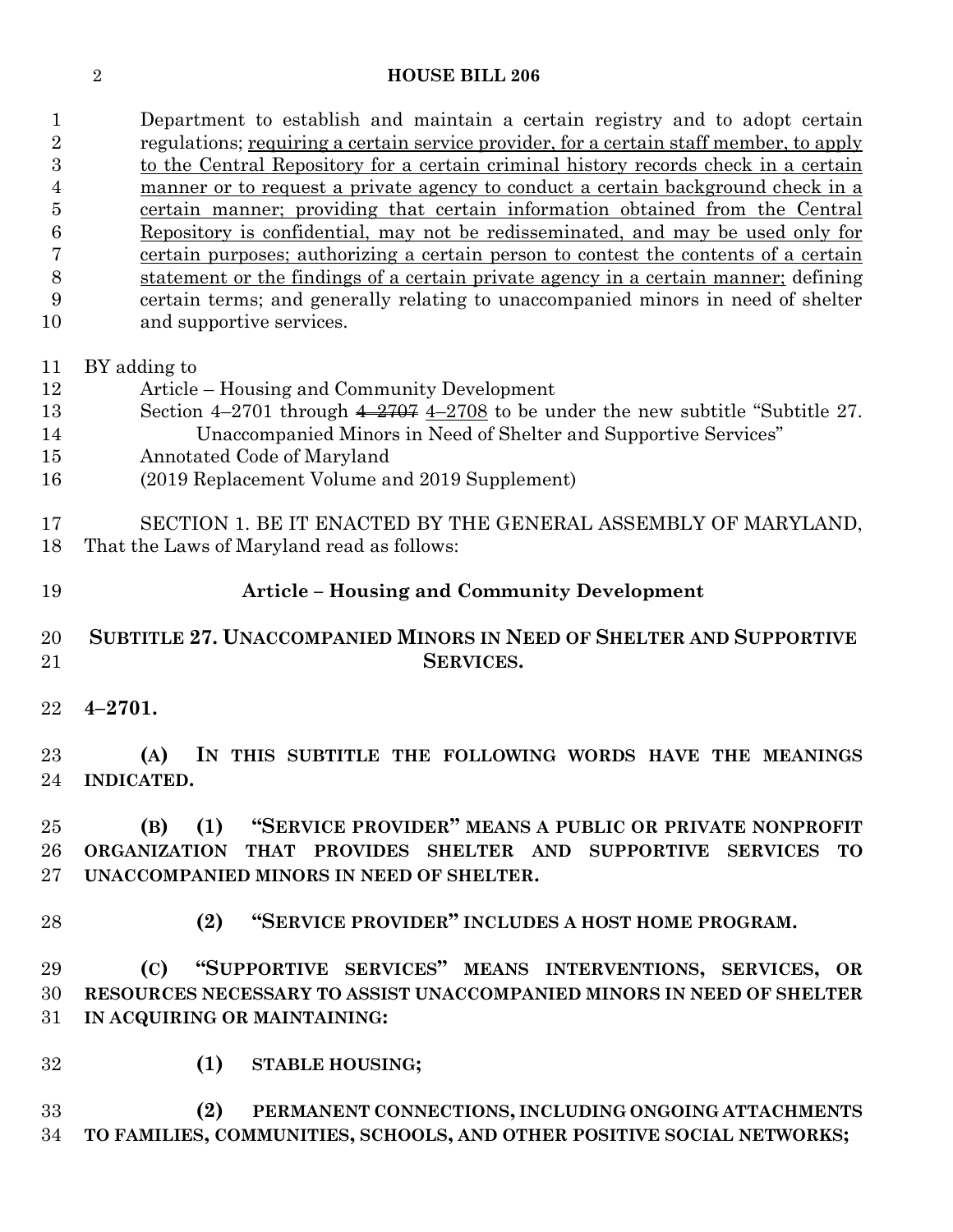**(3) EDUCATION AND EMPLOYMENT, INCLUDING HIGH PERFORMANCE IN COMPLETION OF EDUCATION AND TRAINING ACTIVITIES, ESPECIALLY FOR YOUNGER YOUTH, AND STARTING AND MAINTAINING ADEQUATE AND STABLE EMPLOYMENT, PARTICULARLY FOR OLDER YOUTH; OR**

 **(4) SOCIAL AND EMOTIONAL WELL–BEING, INCLUDING THE DEVELOPMENT OF KEY COMPETENCIES, ATTITUDES, AND BEHAVIORS THAT EQUIP A YOUNG PERSON TO SUCCEED ACROSS MULTIPLE DOMAINS OF DAILY LIFE, INCLUDING SCHOOL, WORK, RELATIONSHIPS, AND COMMUNITY.**

**(D) "UNACCOMPANIED MINOR IN NEED OF SHELTER" MEANS A MINOR:**

 **(1) WHO IS NOT IN THE PHYSICAL CUSTODY OF A PARENT OR LEGAL GUARDIAN; AND**

 **(2) WHO IS NOT IN THE PHYSICAL CUSTODY OF A PARENT OR GUARDIAN AND**

 **(I) WHO LACKS A FIXED, REGULAR, AND ADEQUATE NIGHTTIME**  15 RESIDENCE AS DEFINED IN THE MCKINNEY-VENTO HOMELESS ASSISTANCE ACT; **OR**

 **(2) (II) WHOSE STATUS OR CIRCUMSTANCES INDICATE A SIGNIFICANT DANGER OF EXPERIENCING HOMELESSNESS IN THE NEAR FUTURE.**

**4–2702.**

 **(A) AN UNACCOMPANIED MINOR IN NEED OF SHELTER MAY CONSENT TO SHELTER AND SUPPORTIVE SERVICES IF THE SERVICE PROVIDER REASONABLY BELIEVES THAT:**

 **(1) THE UNACCOMPANIED MINOR UNDERSTANDS THE SIGNIFICANT BENEFITS, RESPONSIBILITIES, RISKS, AND LIMITS OF THE SHELTER AND SERVICES AND CAN COMMUNICATE AN INFORMED CONSENT;**

 **(2) THE UNACCOMPANIED MINOR UNDERSTANDS THE REQUIREMENTS AND RULES OF THE SHELTER AND SERVICES; AND**

 **(3) THE SHELTER AND SERVICES ARE NECESSARY TO ENSURE THE UNACCOMPANIED MINOR'S SAFETY AND WELL–BEING.**

 **(B) AN UNACCOMPANIED MINOR IN NEED OF SHELTER WHO IS A PARENT MAY CONSENT TO SHELTER AND SUPPORTIVE SERVICES FOR THE MINOR'S CHILD.**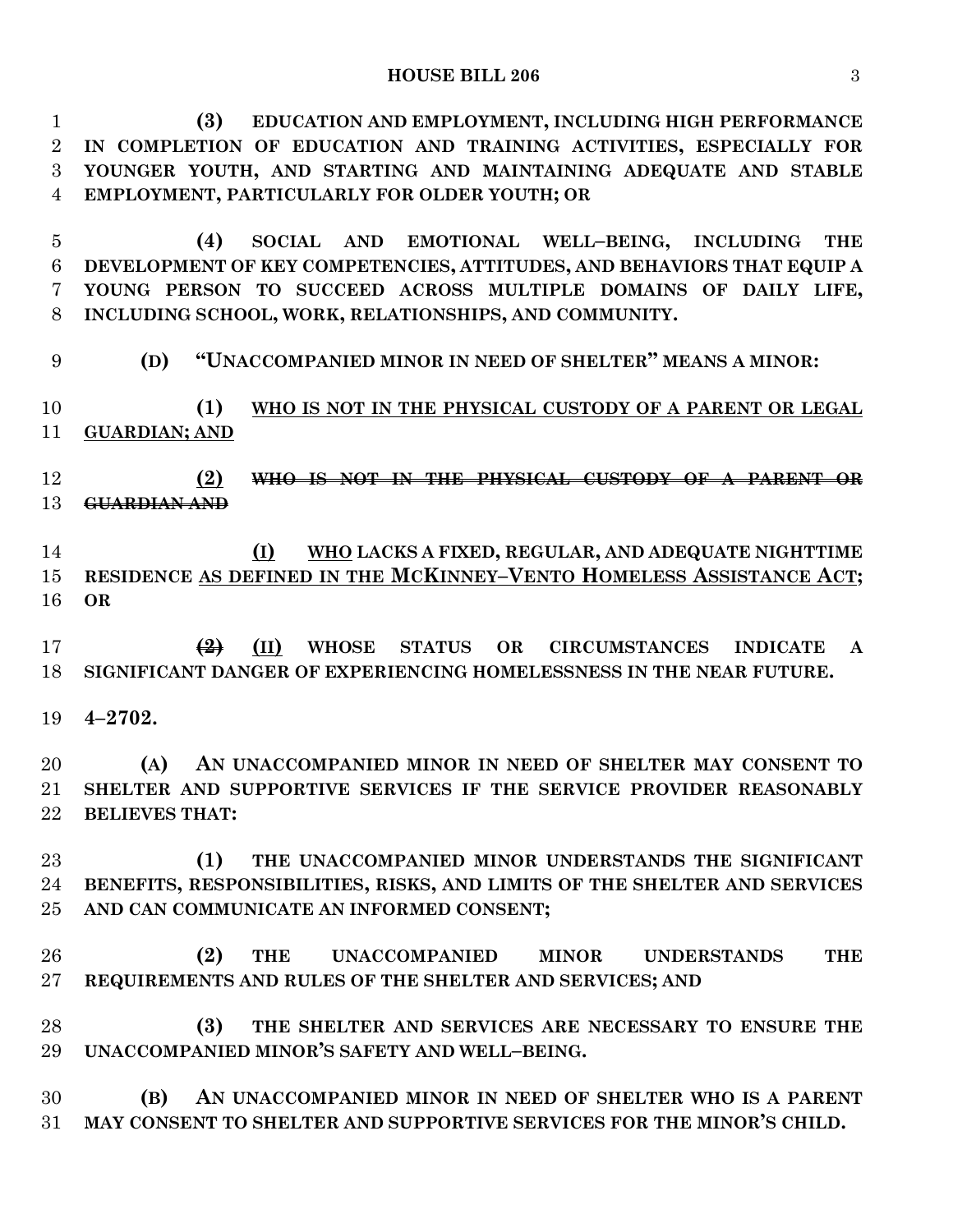| 1                                  | $4 - 2703.$                                                                                                                                                                                                                                                                            |
|------------------------------------|----------------------------------------------------------------------------------------------------------------------------------------------------------------------------------------------------------------------------------------------------------------------------------------|
| $\overline{2}$<br>3                | BEFORE PROVIDING SHELTER AND SUPPORTIVE SERVICES TO AN<br>(1)<br>(A)<br>UNACCOMPANIED MINOR IN NEED OF SHELTER, A SERVICE PROVIDER SHALL:                                                                                                                                              |
| $\overline{4}$                     | (I)<br><b>REGISTER WITH THE DEPARTMENT; AND</b>                                                                                                                                                                                                                                        |
| $\overline{5}$<br>6<br>7<br>8<br>9 | (II)<br>DEVELOP AND IMPLEMENT A PROCEDURE TO SCREEN EACH<br>STAFF MEMBER WHO WORKS WITH MINORS, INCLUDING THROUGH A STATE AND<br>NATIONAL CRIMINAL HISTORY RECORDS CHECK OR A PRIVATE AGENCY<br>BACKGROUND CHECK CONDUCTED IN ACCORDANCE WITH § 4-2708 OF THIS<br><b>SUBTITLE; AND</b> |
| 10<br>11                           | (III) OBTAIN WRITTEN CONSENT FROM THE UNACCOMPANIED<br>MINOR IN NEED OF SHELTER.                                                                                                                                                                                                       |
| 12<br>13                           | THE WRITTEN CONSENT FROM THE UNACCOMPANIED MINOR IN<br>(2)<br>NEED OF SHELTER SHALL STATE THE MINOR'S:                                                                                                                                                                                 |
| 14                                 | (I)<br>AGE;                                                                                                                                                                                                                                                                            |
| 15                                 | (II)<br><b>GUARDIANSHIP STATUS, IF KNOWN; AND</b>                                                                                                                                                                                                                                      |
| 16                                 | (III)<br>LIVING SITUATION.                                                                                                                                                                                                                                                             |
| 17<br>18                           | A SERVICE PROVIDER MAY NOT PROVIDE SHELTER TO A MINOR IF THE<br>(B)<br>SERVICE PROVIDER HAS KNOWLEDGE THAT THE MINOR:                                                                                                                                                                  |
| 19<br>20                           | (1)<br>KNOWINGLY PROVIDED FALSE INFORMATION IN THE WRITTEN<br>CONSENT REQUIRED UNDER SUBSECTION (A) OF THIS SECTION; OR                                                                                                                                                                |
| 21<br>22                           | (2)<br>DOES NOT MEET THE DEFINITION OF AN UNACCOMPANIED MINOR<br>IN NEED OF SHELTER UNDER THIS SUBTITLE.                                                                                                                                                                               |
| 23                                 | $4 - 2704.$                                                                                                                                                                                                                                                                            |
| 24<br>25<br>26                     | <b>EXCEPT AS PROVIDED IN PARAGRAPH (2) OF THIS SUBSECTION, A</b><br>(A)<br>$\leftrightarrow$<br>AFTER PROVIDING SHELTER TO AN UNACCOMPANIED MINOR IN NEED OF SHELTER,<br>A SERVICE PROVIDER SHALL:                                                                                     |
|                                    |                                                                                                                                                                                                                                                                                        |

 **(1) (I) AS SOON AS POSSIBLE AND WITHIN 72 HOURS, CONTACT A PARENT, A GUARDIAN, OR AN ADULT RELATIVE OF AN UNACCOMPANIED THE MINOR IN NEED OF SHELTER AS SOON AS POSSIBLE AND WITHIN 72 HOURS AFTER PROVIDING SHELTER; OR**

**HOUSE BILL 206**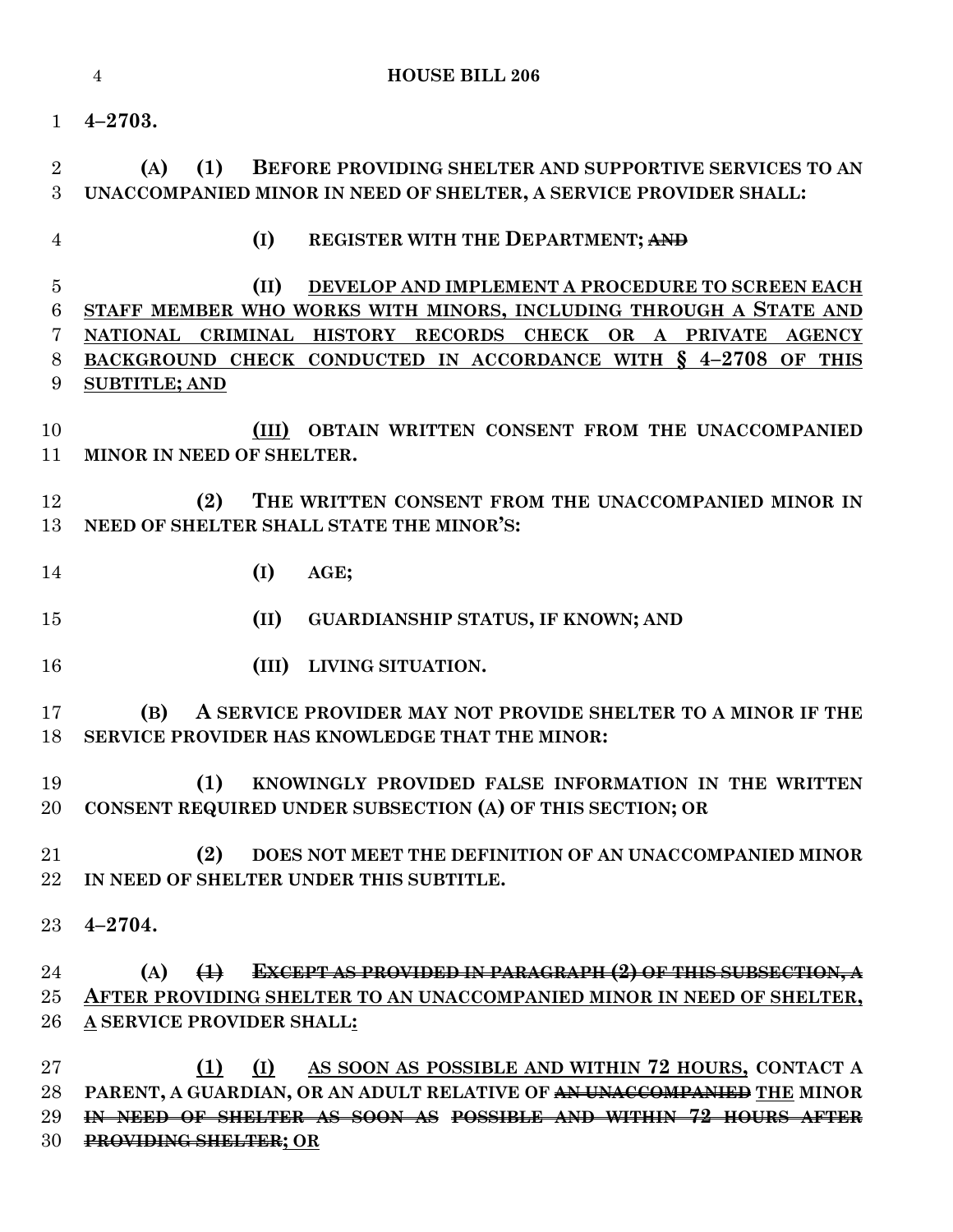**(II) IF THE SERVICE PROVIDER SUSPECTS ABUSE OR NEGLECT BY THE PARENT, GUARDIAN, OR ADULT RELATIVE OF THE MINOR, IMMEDIATELY NOTIFY THE APPROPRIATE AUTHORITIES OF THE SUSPECTED ABUSE OR NEGLECT IN ACCORDANCE WITH § 5–704 OF THE FAMILY LAW ARTICLE; AND (2) IF THE SERVICE PROVIDER SUSPECTS ANY ABUSE OR NEGLECT OF THE UNACCOMPANIED MINOR IN NEED OF SHELTER, IMMEDIATELY NOTIFY THE APPROPRIATE AUTHORITIES OF THE SUSPECTED ABUSE OR NEGLECT IN ACCORDANCE WITH § 5–704 OF THE FAMILY LAW ARTICLE. (2) A SERVICE PROVIDER SHALL CONTACT ANOTHER ADULT IDENTIFIED BY THE UNACCOMPANIED MINOR IN NEED OF SHELTER AS SOON AS POSSIBLE IF: (I) THE SERVICE PROVIDER DETERMINES THAT IT IS NOT IN THE BEST INTEREST OF THE UNACCOMPANIED MINOR IN NEED OF SHELTER TO CONTACT A PARENT, A GUARDIAN, OR AN ADULT RELATIVE; (II) THE SERVICE PROVIDER IS UNABLE TO CONTACT A PARENT, A GUARDIAN, OR AN ADULT RELATIVE; OR (III) THE UNACCOMPANIED MINOR IN NEED OF SHELTER REFUSES TO PROVIDE THE NAME OR CONTACT INFORMATION OF A PARENT, A GUARDIAN, OR AN ADULT RELATIVE. (3) IF A SERVICE PROVIDER CONTACTS ANOTHER ADULT IDENTIFIED BY THE UNACCOMPANIED MINOR IN NEED OF SHELTER UNDER PARAGRAPH (2) OF THIS SUBSECTION, THE SERVICE PROVIDER SHALL DOCUMENT THE REASON THE SERVICE PROVIDER DID NOT CONTACT A PARENT, A GUARDIAN, OR AN ADULT RELATIVE OF THE UNACCOMPANIED MINOR IN NEED OF SHELTER. (B) A SERVICE PROVIDER SHALL NOTIFY THE APPROPRIATE AUTHORITIES OF ANY SUSPECTED ABUSE OR NEGLECT IN ACCORDANCE WITH § 5–704 OF THE FAMILY LAW ARTICLE. (B) (1) IF A SERVICE PROVIDER IS UNABLE TO CONTACT, AND DOES NOT SUSPECT ABUSE BY, A PARENT, A GUARDIAN, OR AN ADULT RELATIVE OF AN UNACCOMPANIED MINOR IN NEED OF SHELTER, THE SERVICE PROVIDER SHALL: (I) NOTIFY THE MINOR OF THE REQUIREMENTS OF THIS SECTION; AND**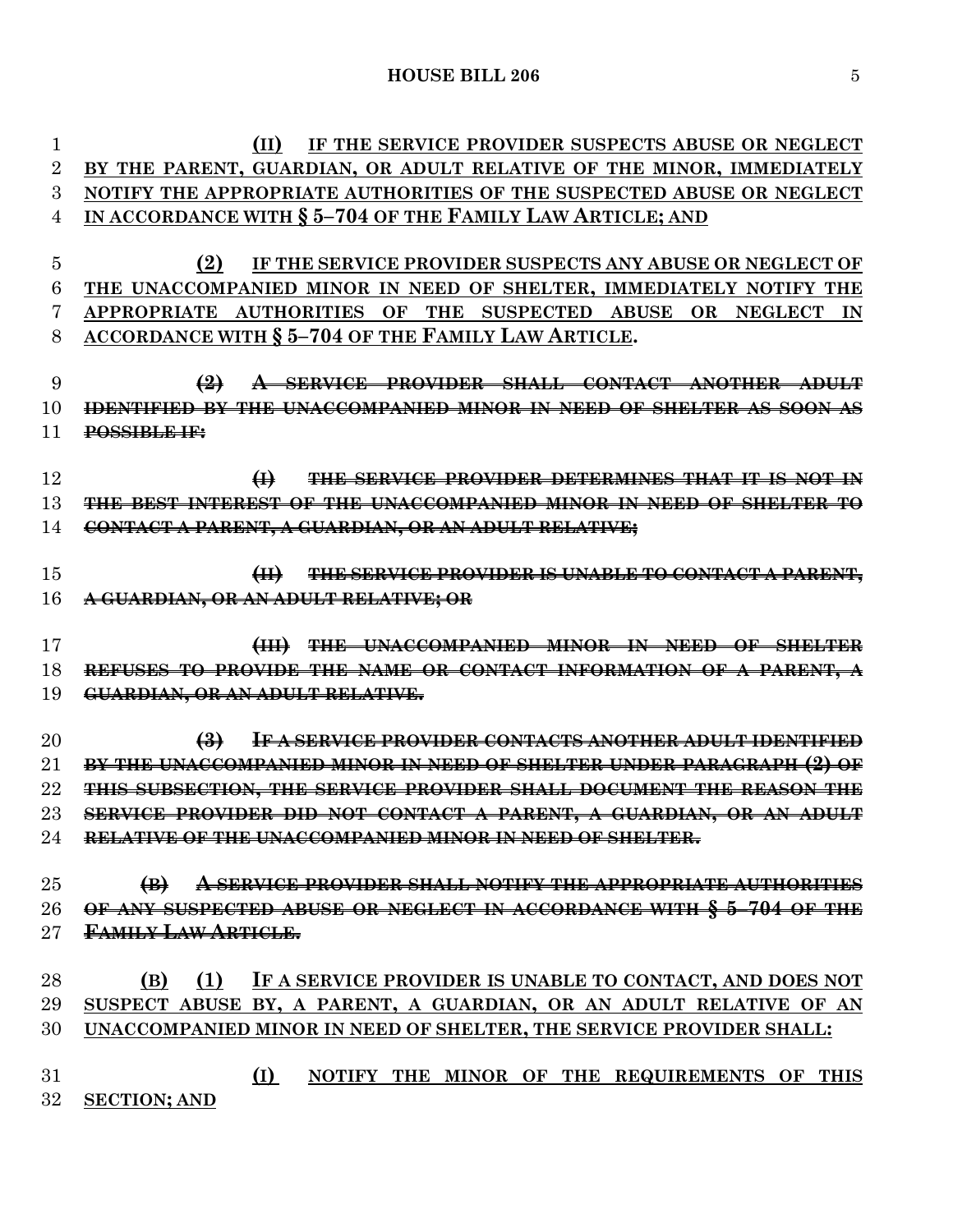#### **HOUSE BILL 206**

 **(II) AFTER PROVIDING THE NOTICE REQUIRED UNDER ITEM (I) OF THIS PARAGRAPH, CONTACT THE NATIONAL CENTER FOR MISSING AND EXPLOITED CHILDREN TO DETERMINE IF THE MINOR HAS BEEN REPORTED MISSING BY A LEGAL GUARDIAN.**

 **(2) IF A SERVICE PROVIDER RECEIVES INFORMATION INDICATING THAT AN UNACCOMPANIED MINOR IN NEED OF SHELTER IS MISSING FROM FOSTER CARE, THE SERVICE PROVIDER SHALL CONTACT THE LOCAL DEPARTMENT OF SOCIAL SERVICES.**

 **(3) IF A SERVICE PROVIDER RECEIVES INFORMATION INDICATING THAT AN UNACCOMPANIED MINOR IN NEED OF SHELTER HAS BEEN REPORTED MISSING BY A LEGAL GUARDIAN OTHER THAN THE LOCAL DEPARTMENT OF SOCIAL SERVICES, THE SERVICE PROVIDER SHALL CONTACT LOCAL LAW ENFORCEMENT.**

 **(C) A SERVICE PROVIDER SHALL DOCUMENT EFFORTS AND COMMUNICATIONS MADE UNDER SUBSECTION (B) OF THIS SECTION.**

**4–2705.**

 **(A) EXCEPT AS PROVIDED UNDER SUBSECTION (B) OF THIS SECTION, A A SERVICE PROVIDER THAT PROVIDES SHELTER AND SUPPORTIVE SERVICES TO AN UNACCOMPANIED MINOR IN NEED OF SHELTER UNDER IN ACCORDANCE WITH THIS SUBTITLE IS NOT CIVILLY OR CRIMINALLY LIABLE OR SUBJECT TO A DISCIPLINARY PENALTY BASED SOLELY ON THE PROVIDER'S REASONABLE DETERMINATION TO PROVIDE THE SHELTER AND SUPPORTIVE SERVICES.**

 **(B) A SERVICE PROVIDER IS CIVILLY OR CRIMINALLY LIABLE OR SUBJECT TO A DISCIPLINARY PENALTY IF THE SERVICE PROVIDER'S DETERMINATION TO PROVIDE SHELTER AND SUPPORTIVE SERVICES OR THE SERVICE PROVIDER'S CONDUCT IN PROVIDING SHELTER AND SUPPORTIVE SERVICES IS THE RESULT OF THE SERVICE PROVIDER'S:**

**(1) GROSS NEGLIGENCE; OR**

- **(2) WILLFUL OR WANTON ACTS OR OMISSIONS.**
- **4–2706.**

 **THE DEPARTMENT SHALL ESTABLISH AND MAINTAIN A REGISTRY OF ALL SERVICE PROVIDERS THAT REGISTER UNDER § 4–2703 OF THIS SUBTITLE TO PROVIDE SHELTER AND SUPPORTIVE SERVICES TO UNACCOMPANIED MINORS IN NEED OF SHELTER.**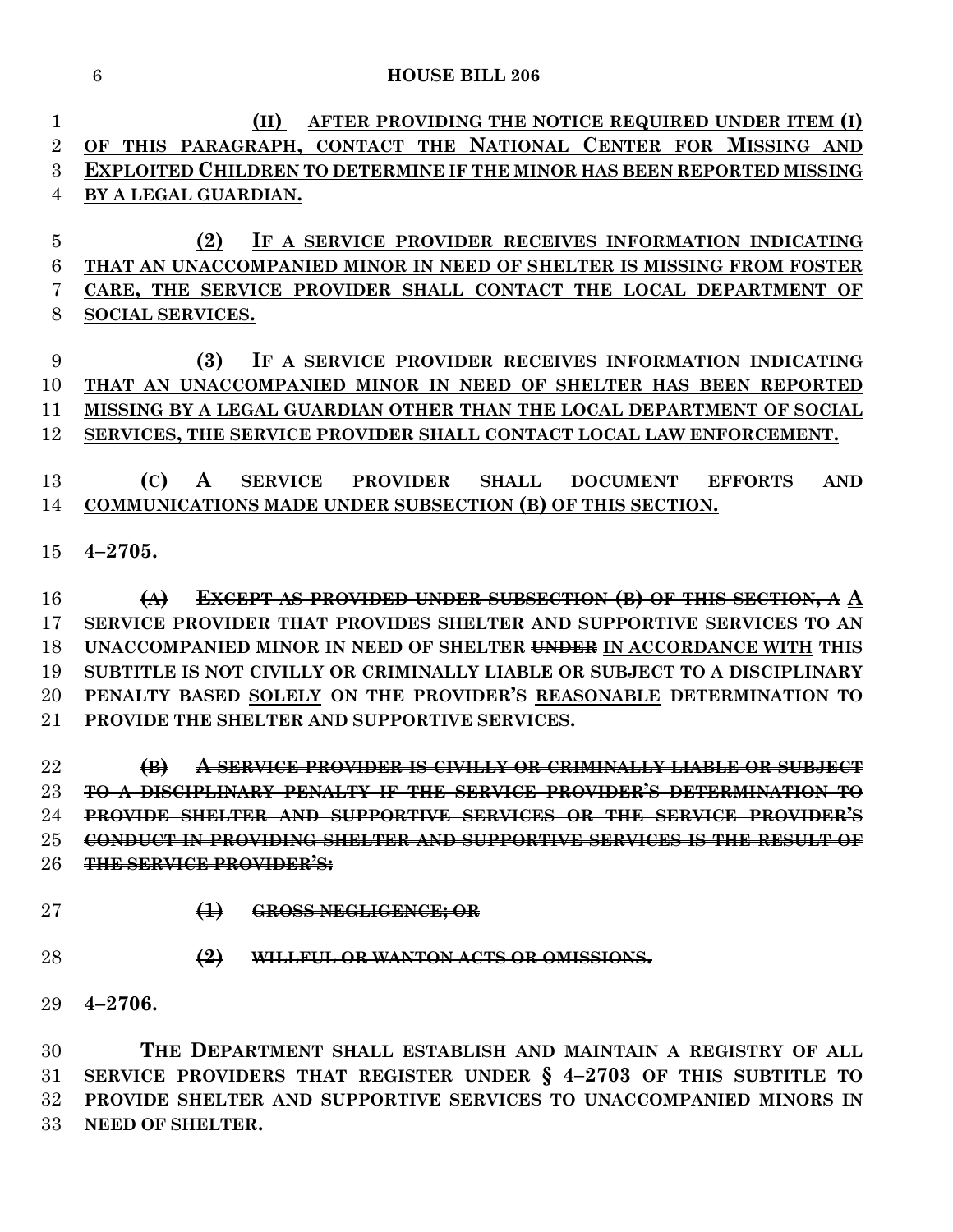**4–2707.**

 **(A) THE DEPARTMENT SHALL ADOPT REGULATIONS TO CARRY OUT THIS SUBTITLE.**

**(B) THE REGULATIONS SHALL INCLUDE:**

 **(1) A PROHIBITION AGAINST A SERVICE PROVIDER KNOWINGLY HIRING OR RETAINING AN INDIVIDUAL WHO HAS BEEN CONVICTED OF A CRIME INVOLVING:**

 **(I) AN OFFENSE UNDER § 3–307 OR § 3–308 OF THE CRIMINAL LAW ARTICLE OR AN OFFENSE UNDER THE LAWS OF ANOTHER STATE THAT WOULD CONSTITUTE A VIOLATION OF § 3–307 OR § 3–308 OF THE CRIMINAL LAW ARTICLE IF COMMITTED IN THE STATE;** 

 **(II) CHILD ABUSE UNDER § 3–601 OF THE CRIMINAL LAW ARTICLE OR AN OFFENSE UNDER THE LAWS OF ANOTHER STATE THAT WOULD CONSTITUTE CHILD ABUSE UNDER § 3–601 OF THE CRIMINAL LAW ARTICLE IF COMMITTED IN THE STATE;**

 **(II) (III) CHILD SEXUAL ABUSE UNDER § 3–602 OF THE CRIMINAL LAW ARTICLE OR AN OFFENSE UNDER THE LAWS OF ANOTHER STATE THAT WOULD CONSTITUTE CHILD SEXUAL ABUSE UNDER § 3–602 OF THE CRIMINAL LAW ARTICLE IF COMMITTED IN THE STATE; OR**

 **(IV) CHILD NEGLECT UNDER § 3–602.1 OF THE CRIMINAL LAW ARTICLE OR AN OFFENSE UNDER THE LAWS OF ANOTHER STATE THAT WOULD CONSTITUTE NEGLECT UNDER § 3–602.1 OF THE CRIMINAL LAW ARTICLE IF COMMITTED IN THE STATE; OR**

 **(III) (V) A CRIME OF VIOLENCE AS DEFINED IN § 14–101 OF THE CRIMINAL LAW ARTICLE OR AN OFFENSE UNDER THE LAWS OF ANOTHER STATE THAT WOULD BE A VIOLATION OF § 14–101 OF THE CRIMINAL LAW ARTICLE IF COMMITTED IN THE STATE; AND**

 **(2) A REQUIREMENT THAT EACH SERVICE PROVIDER APPLY TO THE CRIMINAL JUSTICE INFORMATION SYSTEM CENTRAL REPOSITORY OF THE DEPARTMENT OF PUBLIC SAFETY AND CORRECTIONAL SERVICES FOR A STATE AND NATIONAL CRIMINAL HISTORY RECORDS CHECK FOR EACH STAFF MEMBER WHO SERVES MINORS. PROVIDE TRAINING FOR EACH STAFF MEMBER WHO SERVES MINORS REGARDING MANDATORY REPORTING OF SUSPECTED ABUSE OR NEGLECT IN ACCORDANCE WITH § 4–2704 OF THIS SUBTITLE AND § 5–704 OF THE FAMILY LAW ARTICLE.**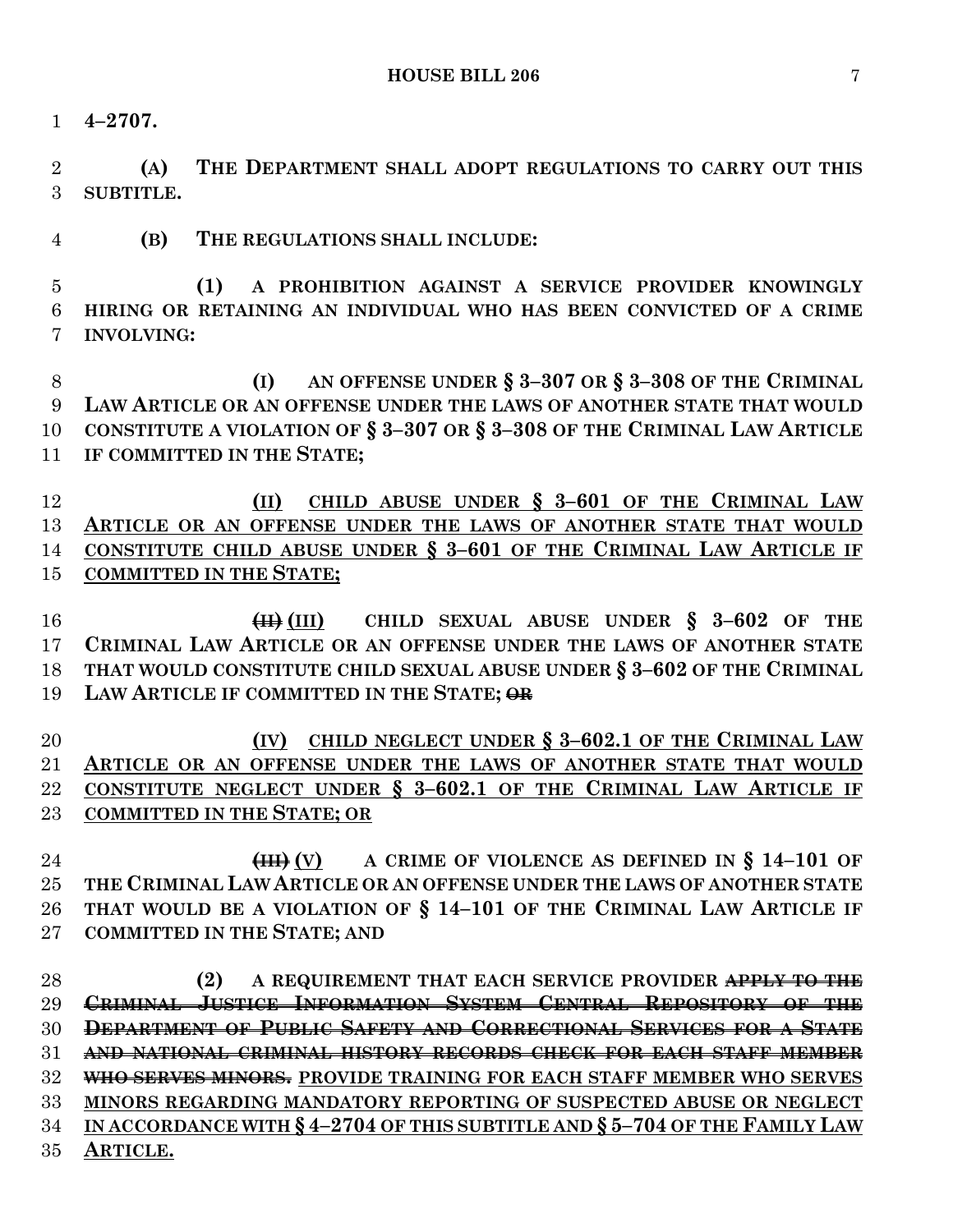#### **4–2708.**

# **(A) IN THIS SECTION, "CENTRAL REPOSITORY" MEANS THE CRIMINAL JUSTICE INFORMATION SYSTEM CENTRAL REPOSITORY OF THE DEPARTMENT OF PUBLIC SAFETY AND CORRECTIONAL SERVICES.**

- **(B) FOR EACH STAFF MEMBER WHO WORKS WITH UNACCOMPANIED MINORS, A SERVICE PROVIDER SHALL:**
- **(1) APPLY TO THE CENTRAL REPOSITORY FOR A STATE AND NATIONAL CRIMINAL HISTORY RECORDS CHECK; OR**
- **(2) REQUEST A PRIVATE AGENCY TO CONDUCT A BACKGROUND CHECK.**
- **(C) (1) AS PART OF AN APPLICATION TO THE CENTRAL REPOSITORY FOR A STATE AND NATIONAL CRIMINAL HISTORY RECORDS CHECK, THE SERVICE PROVIDER SHALL SUBMIT TO THE CENTRAL REPOSITORY:**
- **(I) ONE COMPLETE SET OF LEGIBLE FINGERPRINTS OF THE STAFF MEMBER TAKEN IN A FORMAT APPROVED BY THE DIRECTOR OF THE CENTRAL REPOSITORY AND THE DIRECTOR OF THE FEDERAL BUREAU OF INVESTIGATION;**
- **(II) THE FEE AUTHORIZED UNDER § 10–221(B)(7) OF THE CRIMINAL PROCEDURE ARTICLE FOR ACCESS TO STATE CRIMINAL HISTORY RECORDS; AND**
- **(III) THE MANDATORY PROCESSING FEE REQUIRED BY THE FEDERAL BUREAU OF INVESTIGATION FOR A NATIONAL CRIMINAL HISTORY RECORDS CHECK.**
- **(2) IN ACCORDANCE WITH TITLE 10, SUBTITLE 2 OF THE CRIMINAL PROCEDURE ARTICLE, THE CENTRAL REPOSITORY SHALL FORWARD TO THE SERVICE PROVIDER AND THE STAFF MEMBER THE CRIMINAL HISTORY RECORD INFORMATION OF THE STAFF MEMBER.**
- **(3) INFORMATION OBTAINED FROM THE CENTRAL REPOSITORY UNDER THIS SUBSECTION:**
- **(I) IS CONFIDENTIAL AND MAY NOT BE REDISSEMINATED; AND**